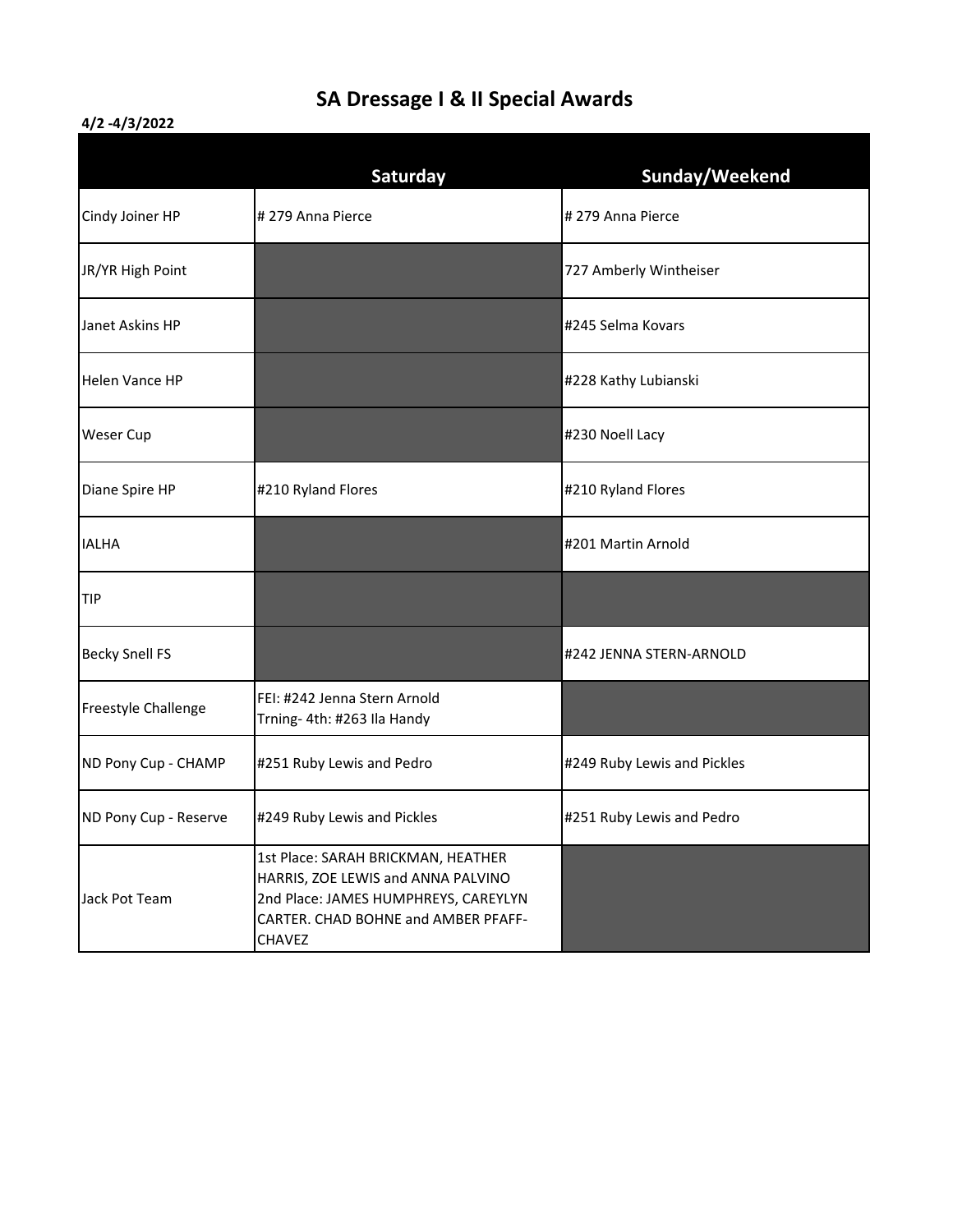## **SA Dressage I & II Champions & Reserve**

4/3/2022

|                 | <b>Champion</b>      | <b>Reserve</b>           |
|-----------------|----------------------|--------------------------|
| Introductory    |                      |                          |
| Junior          | 231 ANNA PALVINO     | N/A                      |
| AA              | #241 LOLLY PERRY     | #226 JAMES HUMPHREYS     |
| Open            | #260 CHELSEA TWINING | N/A                      |
| <b>Training</b> |                      |                          |
| Junior          | 250 ZOE LEWIS        | <b>210 RYLAND FLORES</b> |
| AA              | 203 SARAH DAHLBERG   | 271 ZELDA CASANOVA       |
| Open            | 214 MARTIN ARNOLD    | 268 ANNA PIERCE          |
| First           |                      |                          |
| Junior          | #276 ZAINAB SHAH     | #250 ZOE LEWIS           |
| AA              | #205 KAITLIN PETRAS  | #282 NAOMIE MOE          |
| Open            | #278 ANNA PIERCE     | #264 CHAD BOHNE          |
|                 | Champion             | <b>Reserve</b>           |
| Second          |                      |                          |
| Junior          | #251 RUBY LEWIS      | #249 RUBY LEWIS          |